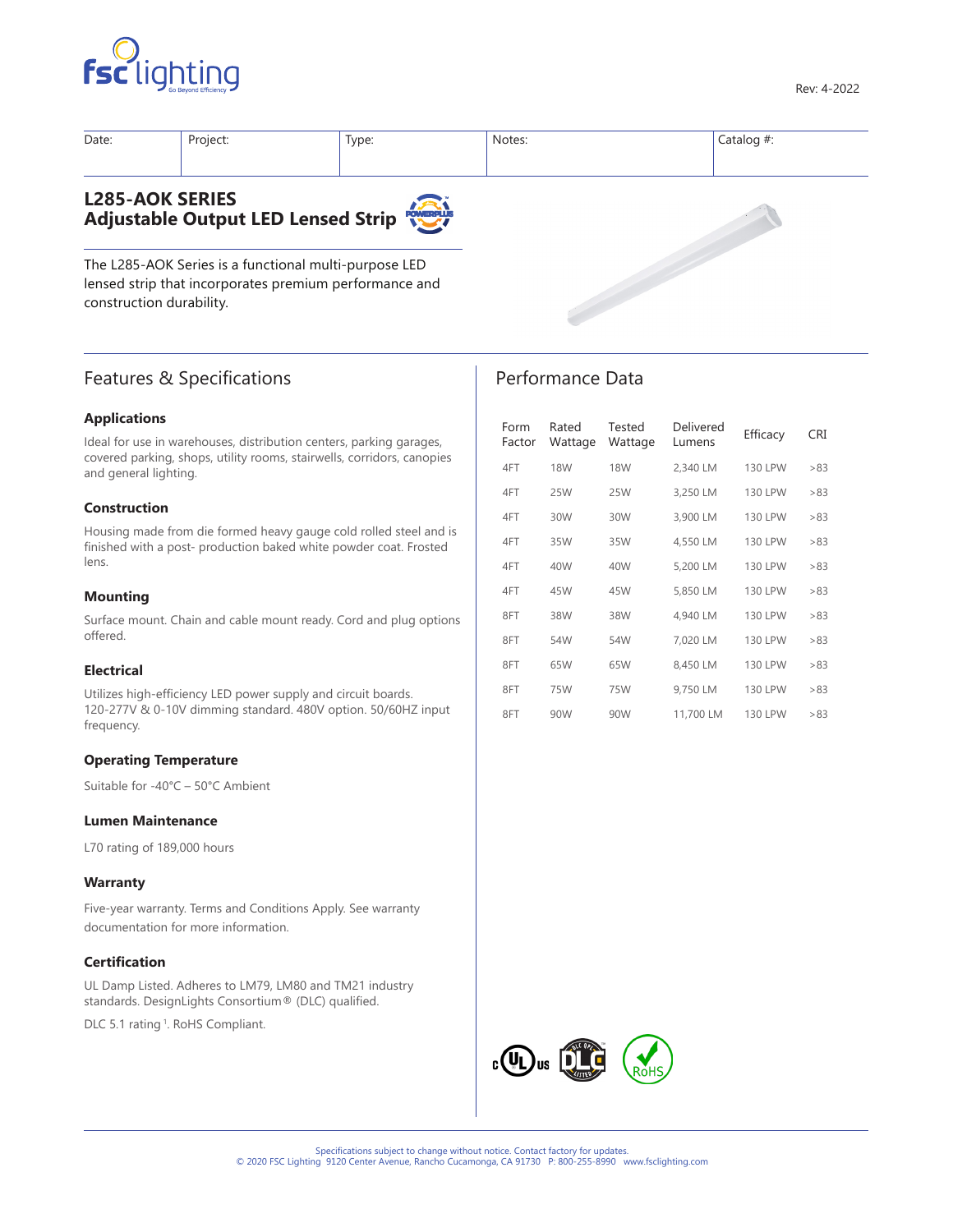

# Catalog Ordering

# Sample Part # L28548-30W-AOK-S5

| L285       |                                              |                                                                                                                                                                                                                                                          |                              |                |   |                                                        |   |                             |  |
|------------|----------------------------------------------|----------------------------------------------------------------------------------------------------------------------------------------------------------------------------------------------------------------------------------------------------------|------------------------------|----------------|---|--------------------------------------------------------|---|-----------------------------|--|
| 1          |                                              | $\overline{2}$                                                                                                                                                                                                                                           | 3                            | $\overline{4}$ | 5 | 6                                                      | 6 | 6                           |  |
| 1 - Series |                                              |                                                                                                                                                                                                                                                          | 2 - Length in Inches/Wattage | 3 - Type       |   |                                                        |   | 4- Version                  |  |
| L285       | 48 - 30W<br>48 - 45W<br>96 - 65W<br>96 - 90W | (4 Foot, 18 Watt)<br>(4 Foot, 25 Watt)<br>(4 Foot, 30 Watt)<br>(4 Foot, 35 Watt)<br>(4 Foot, 40 Watt)<br>(4 Foot, 45 Watt)<br>(8 Foot, 38 Watt)<br>(8 Foot, 54 Watt)<br>(8 Foot, 65 Watt)<br>(8 Foot, 65 Watt)<br>(8 Foot, 75 Watt)<br>(8 Foot, 90 Watt) |                              |                |   | AOK (Adjustable Output and Kelvin Temp 35K, 40K & 50K) |   | <b>S5</b> (DLC Version 5.1) |  |

#### **5- Controls 6 - Options**

**OS** (Occupancy Sensor)

**EM5W** (Battery Backup, 5 Watts, ~650 lumens)<sup>2</sup> **EM10W** (Battery Backup, 10 Watts,  $\sim$  1300 lumens)<sup>2</sup> **EM5WT20** (Title 20 Compliant Battery Backup, 5 Watts, ~650 lumens)<sup>2</sup> **EM10WT20** (Title 20 Compliant Battery Backup, 10 Watts, ~1300 lumens)<sup>2</sup> **480SD** (480 Step-Down) **PLG** (6' SJT Cord & Plug) **PP** (PowerPlus) **BAA** (Buy American Act Compliant)

#### **7 - Accessories (Sold Separately)**

**PRGOS-LS** (Sensorswitch LSXR-ADC-3v Occ Sensor w/ Dimming Photocell) **PRGOS-LR** (IRTEC LRD509 Programmable Occ Sensor w/ Remote Control)

10GL (10' Loop w/ Gripple Hanging Kit)<sup>3</sup>

# **Notes**

1 Not all versions of this product may be DLC Premium qualified or DLC qualified. Please check the DLC Qualified Products List at www.designlights.org/ to confirm which versions are qualified. 2 Lumens will change based on fixture selection. Consult with factory for additional options.

3 Mounting kit is manufactured by Gripple Inc.